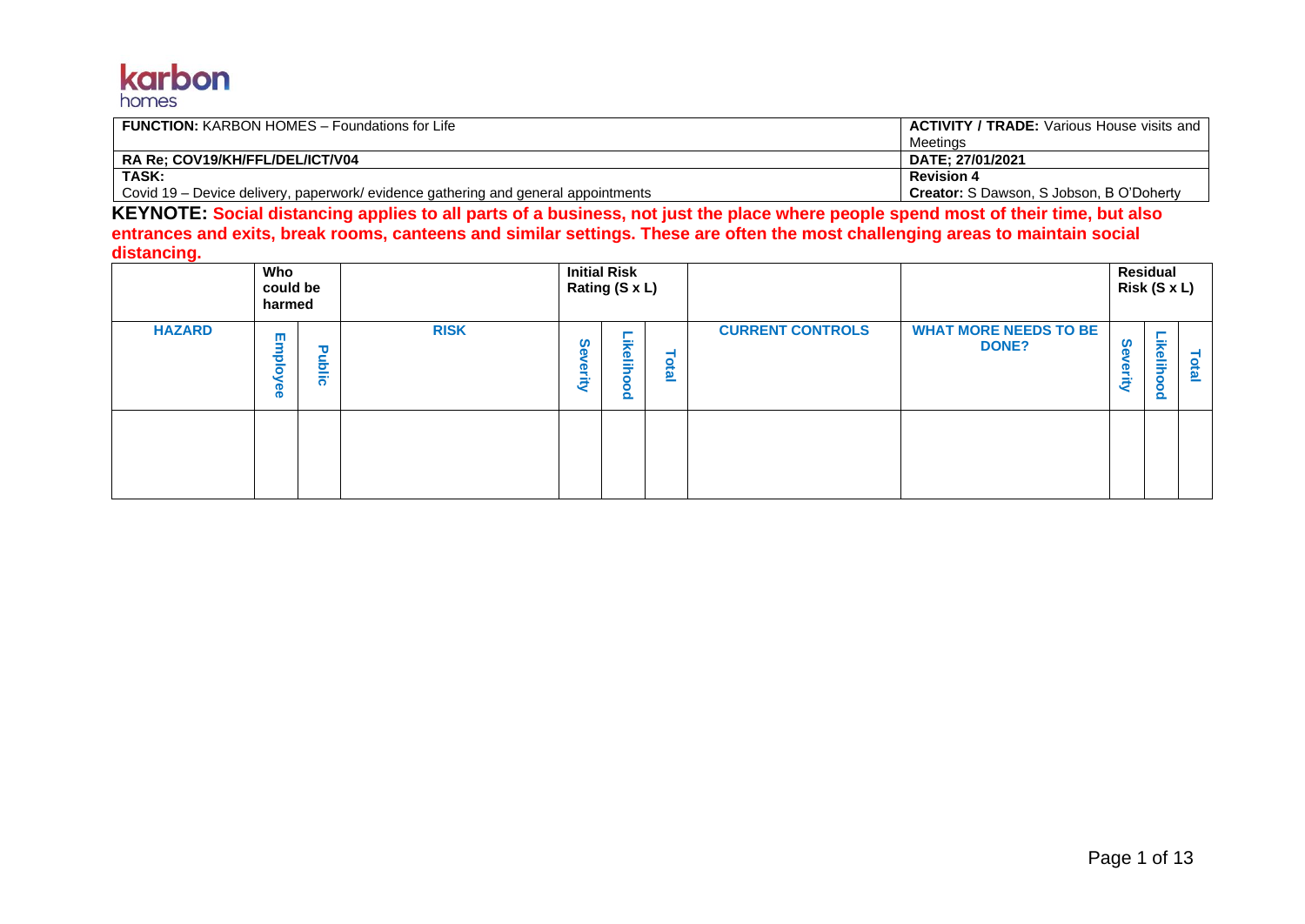| karbon |  |
|--------|--|
| homes  |  |

| <b>New Variant Covid-</b> | Y | Y | The new variant is not thought to        | 5 | 5 | 25 | Key controls, Hands - Face -                                              | Where vulnerable or flagged       | 5 | $\mathbf{2}$ | 10 <sup>1</sup> |
|---------------------------|---|---|------------------------------------------|---|---|----|---------------------------------------------------------------------------|-----------------------------------|---|--------------|-----------------|
| 19 (Dec 2020              |   |   | be any more threatening to health        |   |   |    | Space - Ventilate.                                                        | tenants are an additional risk it |   |              |                 |
| onwards)                  |   |   | but is known to be more<br>transmissible |   |   |    |                                                                           | may be beneficial to involve      |   |              |                 |
|                           |   |   |                                          |   |   |    | The latest gov.uk guidance allows                                         | Housing Officers in the planning  |   |              |                 |
|                           |   |   |                                          |   |   |    | for work in other people's homes.                                         | and organisation of the work.     |   |              |                 |
|                           |   |   |                                          |   |   |    | When arranging appointments                                               |                                   |   |              |                 |
|                           |   |   |                                          |   |   |    | tenants will ascertain if they or                                         |                                   |   |              |                 |
|                           |   |   |                                          |   |   |    | anyone else in the household have                                         |                                   |   |              |                 |
|                           |   |   |                                          |   |   |    | a diagnosis or symptoms of the                                            |                                   |   |              |                 |
|                           |   |   |                                          |   |   |    | virus or have been instructed to                                          |                                   |   |              |                 |
|                           |   |   |                                          |   |   |    | self-isolate by NHS test and trace.                                       |                                   |   |              |                 |
|                           |   |   |                                          |   |   |    | If the answer is yes to any of these<br>questions, then the job should be |                                   |   |              |                 |
|                           |   |   |                                          |   |   |    | deferred until it is safer to attend.                                     |                                   |   |              |                 |
|                           |   |   |                                          |   |   |    |                                                                           |                                   |   |              |                 |
|                           |   |   |                                          |   |   |    | Any Karbon employee showing                                               |                                   |   |              |                 |
|                           |   |   |                                          |   |   |    | symptoms of COVID-19 shall not                                            |                                   |   |              |                 |
|                           |   |   |                                          |   |   |    | attend work, should obtain an NHS                                         |                                   |   |              |                 |
|                           |   |   |                                          |   |   |    | test and follow NHS instructions                                          |                                   |   |              |                 |
|                           |   |   |                                          |   |   |    | When attending an appointment                                             |                                   |   |              |                 |
|                           |   |   |                                          |   |   |    | and before entering the property,                                         |                                   |   |              |                 |
|                           |   |   |                                          |   |   |    | the Karbon employee shall repeat                                          |                                   |   |              |                 |
|                           |   |   |                                          |   |   |    | the Covid questions to confirm that                                       |                                   |   |              |                 |
|                           |   |   |                                          |   |   |    | the previous answers are still valid.                                     |                                   |   |              |                 |
|                           |   |   |                                          |   |   |    | Hygiene requirements to be                                                |                                   |   |              |                 |
|                           |   |   |                                          |   |   |    | followed in advance of meeting,                                           |                                   |   |              |                 |
|                           |   |   |                                          |   |   |    | every 20 minutes during meeting,                                          |                                   |   |              |                 |
|                           |   |   |                                          |   |   |    | and after. (Hand sanitiser to be<br>provided to all staff members to aid  |                                   |   |              |                 |
|                           |   |   |                                          |   |   |    | this)                                                                     |                                   |   |              |                 |
|                           |   |   |                                          |   |   |    |                                                                           |                                   |   |              |                 |
|                           |   |   |                                          |   |   |    | Asking that households leave all<br>internal doors open to minimise       |                                   |   |              |                 |
|                           |   |   |                                          |   |   |    | contact with door handles                                                 |                                   |   |              |                 |
|                           |   |   |                                          |   |   |    |                                                                           |                                   |   |              |                 |
|                           |   |   |                                          |   |   |    | Identifying busy areas across the<br>household where people travel to,    |                                   |   |              |                 |
|                           |   |   |                                          |   |   |    | from or through e.g. stairs and                                           |                                   |   |              |                 |
|                           |   |   |                                          |   |   |    | corridors and minimising movement                                         |                                   |   |              |                 |
|                           |   |   |                                          |   |   |    | within these areas.                                                       |                                   |   |              |                 |
|                           |   |   |                                          |   |   |    | Largest accessible room in the                                            |                                   |   |              |                 |
|                           |   |   |                                          |   |   |    | property should be used, and                                              |                                   |   |              |                 |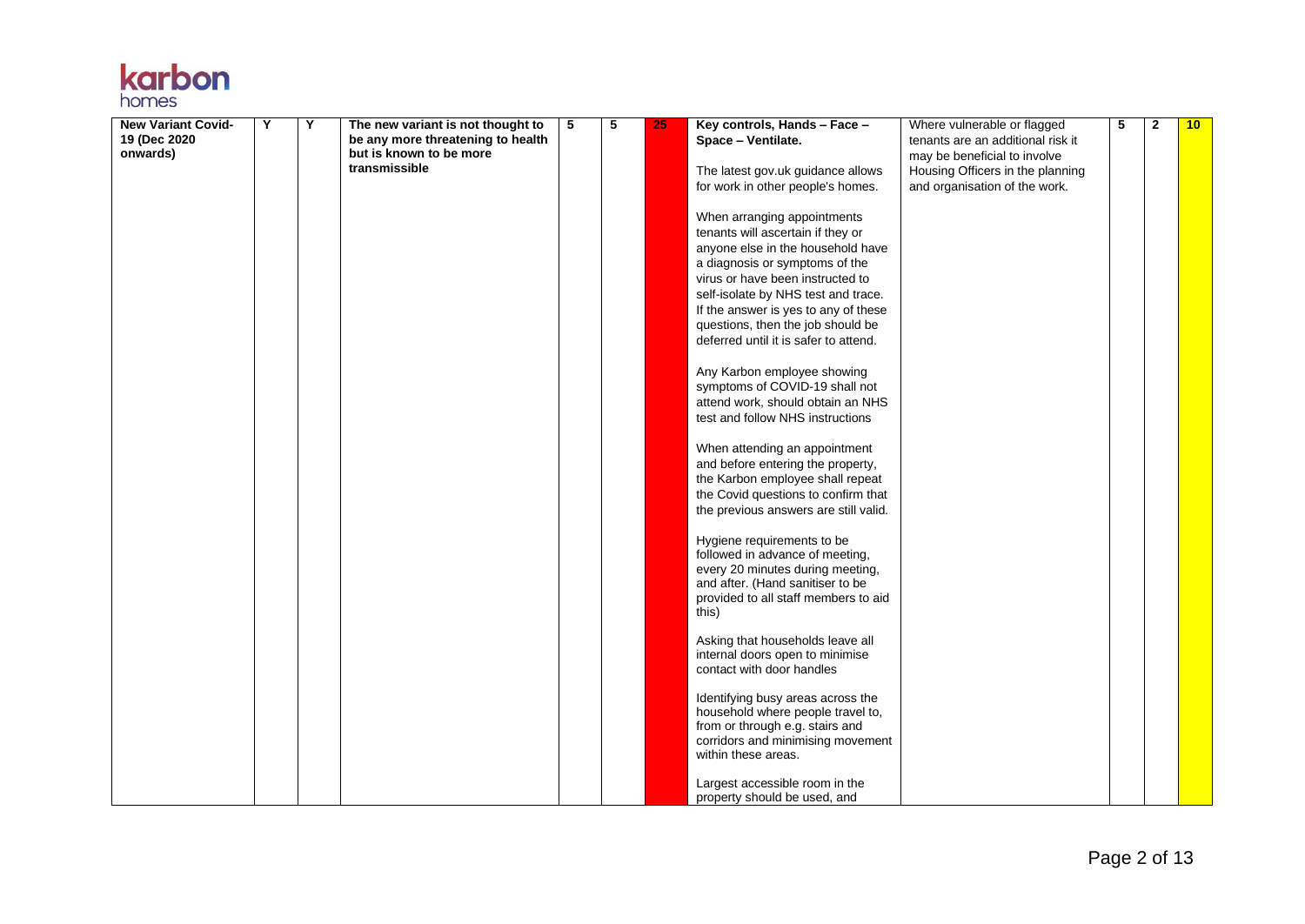

|  |  |  | windows opened to allow<br>ventilation.                                                                                                 |  |  |
|--|--|--|-----------------------------------------------------------------------------------------------------------------------------------------|--|--|
|  |  |  | Leaving doors open also helps<br>reduce the number of surfaces<br>touched.                                                              |  |  |
|  |  |  | Any sustained or intentional breach<br>of the agreed social distancing<br>rules could result in the job being<br>abandoned / suspended. |  |  |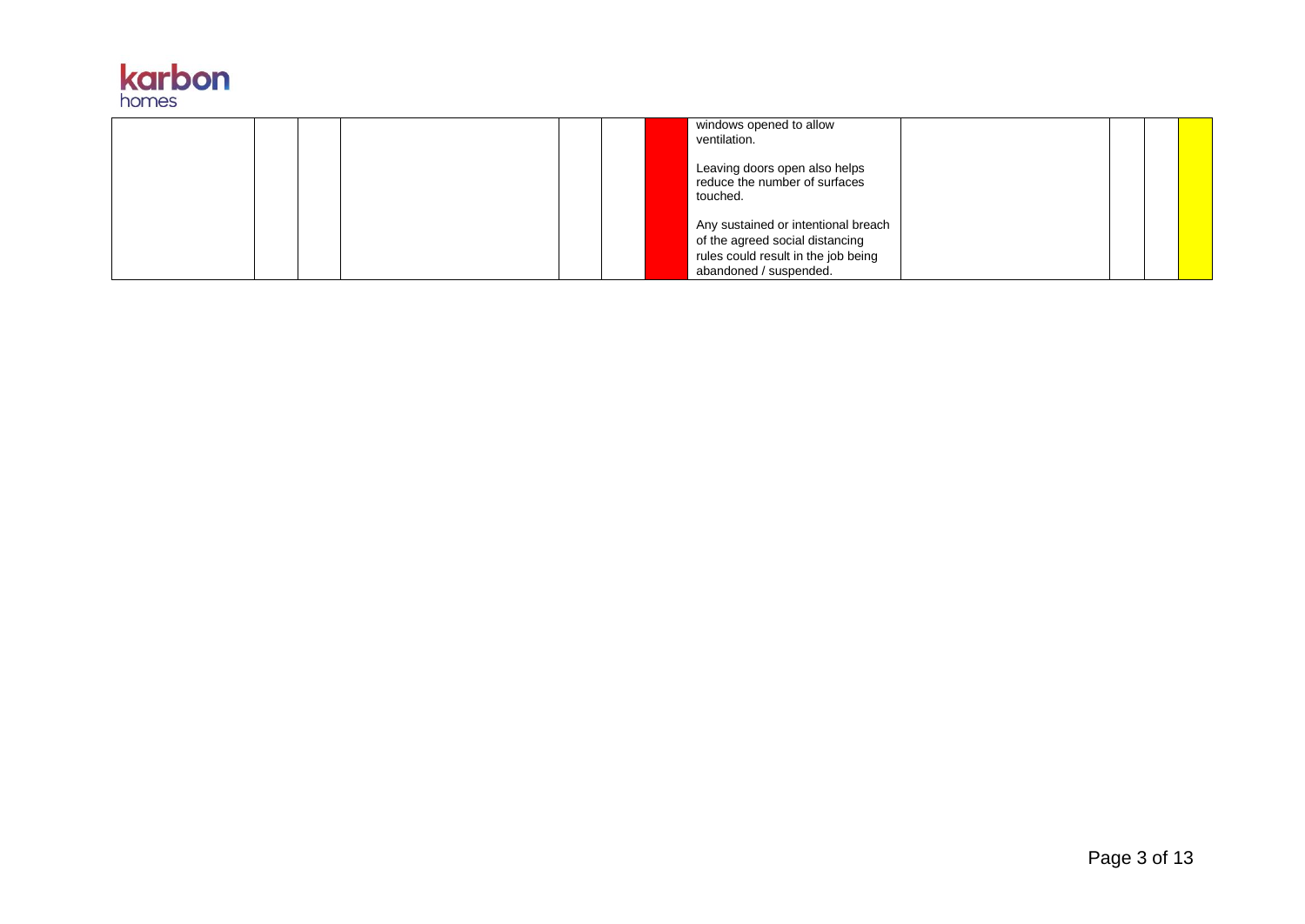

| Covid $19 -$                            | Y | Y | A highly contagious biohazard, that                                    | 5 | $\overline{4}$ | 20 | Any employee showing symptoms                                       | 5 | -1 | 5 <sup>5</sup> |
|-----------------------------------------|---|---|------------------------------------------------------------------------|---|----------------|----|---------------------------------------------------------------------|---|----|----------------|
| Moving around when<br>working in a home |   |   | has the potential to cause severe<br>health conditions and fatalities. |   |                |    | of COVID-19 do not attend work<br>and isolate for a minimum of      |   |    |                |
| (ie installing devices                  |   |   |                                                                        |   |                |    | 10days.                                                             |   |    |                |
| etc)                                    |   |   |                                                                        |   |                |    |                                                                     |   |    |                |
| <b>Maintain social</b>                  |   |   | Catching the virus and becoming ill                                    |   |                |    | 2M social distancing must be                                        |   |    |                |
| distancing wherever                     |   |   |                                                                        |   |                |    | followed at all times.                                              |   |    |                |
| possible while                          |   |   |                                                                        |   |                |    |                                                                     |   |    |                |
| people move around                      |   |   | Spreading the virus to colleagues,                                     |   |                |    | Face coverings are required in                                      |   |    |                |
| the home                                |   |   | family and or wider community                                          |   |                |    | all indoor situations 'where<br>people may come into contact        |   |    |                |
|                                         |   |   |                                                                        |   |                |    | with others they don't usually                                      |   |    |                |
|                                         |   |   |                                                                        |   |                |    | meet'                                                               |   |    |                |
|                                         |   |   |                                                                        |   |                |    |                                                                     |   |    |                |
|                                         |   |   |                                                                        |   |                |    | Hygiene requirements to be                                          |   |    |                |
|                                         |   |   |                                                                        |   |                |    | followed in advance of meeting,<br>every 20 minutes during meeting, |   |    |                |
|                                         |   |   |                                                                        |   |                |    | and after. (Hand sanitiser to be                                    |   |    |                |
|                                         |   |   |                                                                        |   |                |    | provided to all staff members to aid                                |   |    |                |
|                                         |   |   |                                                                        |   |                |    | this)                                                               |   |    |                |
|                                         |   |   |                                                                        |   |                |    |                                                                     |   |    |                |
|                                         |   |   |                                                                        |   |                |    | Asking that households leave all<br>internal doors open to minimise |   |    |                |
|                                         |   |   |                                                                        |   |                |    | contact with door handles                                           |   |    |                |
|                                         |   |   |                                                                        |   |                |    |                                                                     |   |    |                |
|                                         |   |   |                                                                        |   |                |    | Identifying busy areas across the                                   |   |    |                |
|                                         |   |   |                                                                        |   |                |    | household where people travel to,                                   |   |    |                |
|                                         |   |   |                                                                        |   |                |    | from or through e.g. stairs and                                     |   |    |                |
|                                         |   |   |                                                                        |   |                |    | corridors and minimising movement<br>within these areas.            |   |    |                |
|                                         |   |   |                                                                        |   |                |    |                                                                     |   |    |                |
|                                         |   |   |                                                                        |   |                |    | Largest accessible room in the                                      |   |    |                |
|                                         |   |   |                                                                        |   |                |    | property should be used, and                                        |   |    |                |
|                                         |   |   |                                                                        |   |                |    | windows opened to allow                                             |   |    |                |
|                                         |   |   |                                                                        |   |                |    | ventilation.                                                        |   |    |                |
|                                         |   |   |                                                                        |   |                |    | Do not consume food and drink                                       |   |    |                |
|                                         |   |   |                                                                        |   |                |    | within household, Only consume                                      |   |    |                |
|                                         |   |   |                                                                        |   |                |    | food and drink prepared by                                          |   |    |                |
|                                         |   |   |                                                                        |   |                |    | yourself.                                                           |   |    |                |
|                                         |   |   |                                                                        |   |                |    | Limiting the number of people                                       |   |    |                |
|                                         |   |   |                                                                        |   |                |    | within a confined space to maintain                                 |   |    |                |
|                                         |   |   |                                                                        |   |                |    | social distancing.                                                  |   |    |                |
|                                         |   |   |                                                                        |   |                |    |                                                                     |   |    |                |
|                                         |   |   |                                                                        |   |                |    | Allocating the same workers to a                                    |   |    |                |
|                                         |   |   |                                                                        |   |                |    | household where meetings are                                        |   |    |                |
|                                         |   |   |                                                                        |   |                |    | repetitive.                                                         |   |    |                |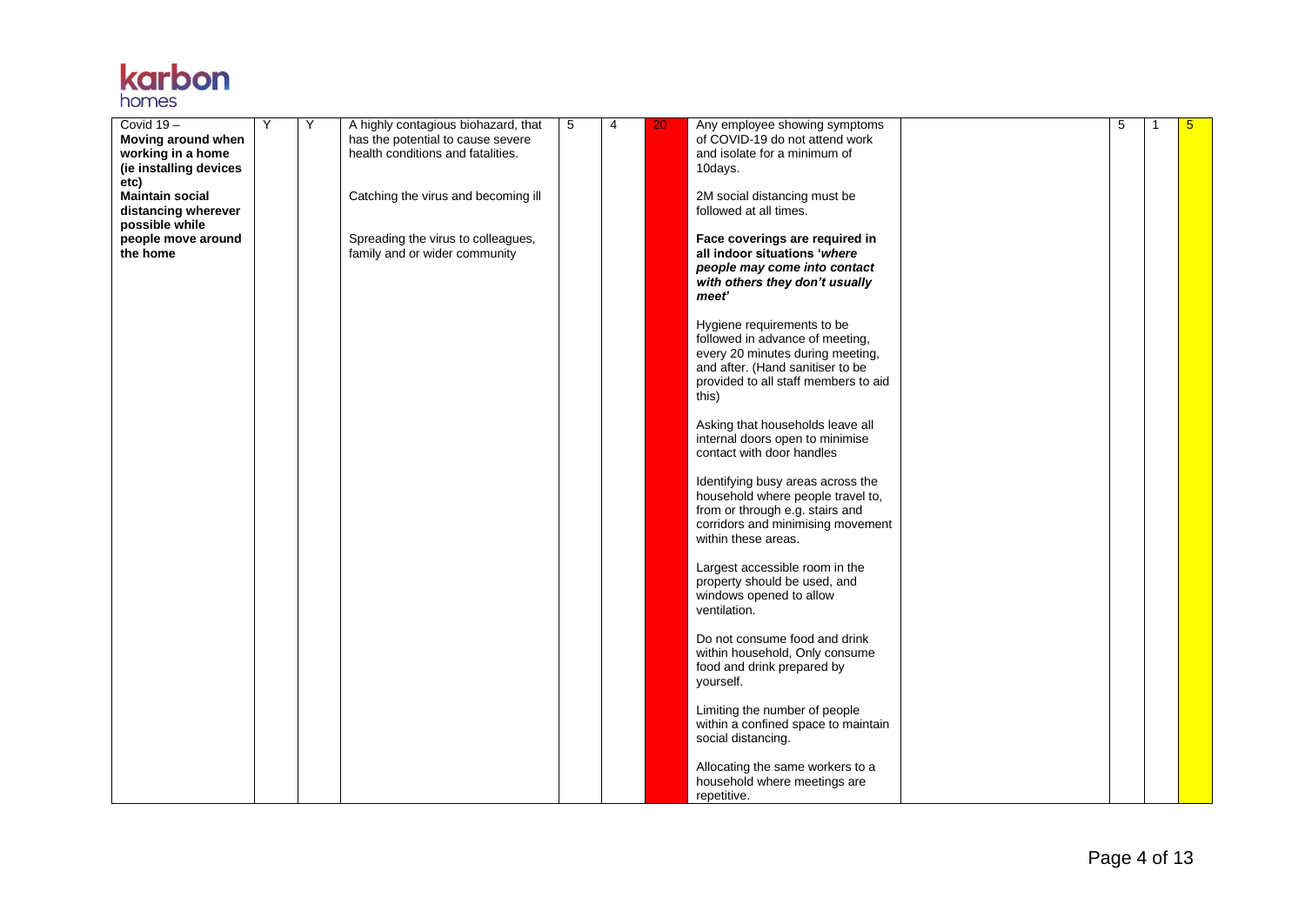

| Covid $19 -$               |  | A highly contagious biohazard, that | 4 | 3 | 12 <sub>2</sub> | Any employee showing symptoms        | 5 | ь |
|----------------------------|--|-------------------------------------|---|---|-----------------|--------------------------------------|---|---|
| <b>Appointments in</b>     |  | has the potential to cause severe   |   |   |                 | of COVID-19 do not attend work       |   |   |
| public outdoor             |  | health conditions and fatalities.   |   |   |                 | and isolate for a minimum of         |   |   |
| spaces. Reduce             |  |                                     |   |   |                 | 10days.                              |   |   |
| <b>Transmission due to</b> |  |                                     |   |   |                 |                                      |   |   |
| face to face               |  | Catching the virus and becoming ill |   |   |                 | When necessary participants          |   |   |
| meetings to maintain       |  |                                     |   |   |                 | should agree an accessible and       |   |   |
| social distancing          |  |                                     |   |   |                 | public outdoor space.                |   |   |
|                            |  | Spreading the virus to colleagues,  |   |   |                 |                                      |   |   |
|                            |  | family and or wider community       |   |   |                 | Hygiene requirements to be           |   |   |
|                            |  |                                     |   |   |                 | followed in advance of meeting,      |   |   |
|                            |  |                                     |   |   |                 | every 20 minutes during meeting,     |   |   |
|                            |  |                                     |   |   |                 | and after. (Hand sanitiser to be     |   |   |
|                            |  |                                     |   |   |                 | provided to all staff members to aid |   |   |
|                            |  |                                     |   |   |                 | this)                                |   |   |
|                            |  |                                     |   |   |                 |                                      |   |   |
|                            |  |                                     |   |   |                 | 2M social distancing must be         |   |   |
|                            |  |                                     |   |   |                 | followed at all times.               |   |   |
|                            |  |                                     |   |   |                 |                                      |   |   |
|                            |  |                                     |   |   |                 |                                      |   |   |
|                            |  |                                     |   |   |                 | Contact with household prior to      |   |   |
|                            |  |                                     |   |   |                 | attending to ensure no one is        |   |   |
|                            |  |                                     |   |   |                 | isolating or experiencing any        |   |   |
|                            |  |                                     |   |   |                 | symptoms.                            |   |   |
|                            |  |                                     |   |   |                 |                                      |   |   |
|                            |  |                                     |   |   |                 | Avoiding transmission during         |   |   |
|                            |  |                                     |   |   |                 | appointments from sharing pens       |   |   |
|                            |  |                                     |   |   |                 | and other objects.                   |   |   |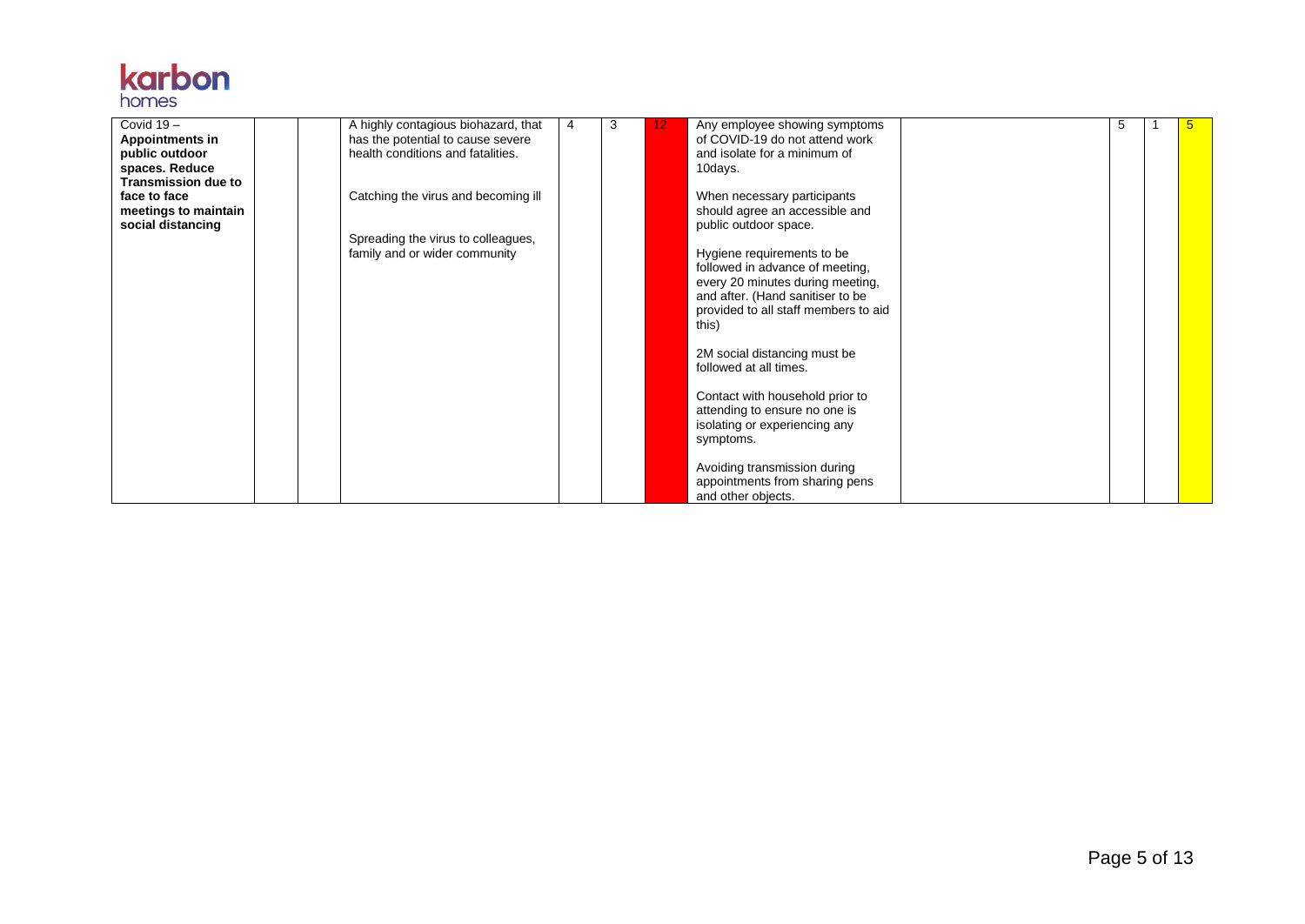

| $Covid - 19 -$<br><b>Distributing devices</b><br>and supporting set<br>up. Reduce<br>transmission due to<br>handling of goods<br>and meeting face to<br>face to maintain<br>social distancing | A highly contagious biohazard, that<br>has the potential to cause severe<br>health conditions and fatalities.<br>Catching the virus and becoming ill<br>Spreading the virus to colleagues,<br>family and or wider community | 5 | 4 | 20 | Any employee showing symptoms<br>of COVID-19 do not attend work<br>and isolate for a minimum of<br>10days.<br>Only absolutely necessary<br>participants should attend<br>appointments and should maintain<br>2m separation where possible.<br>Contact with household prior to<br>attending to ensure no one is<br>isolating or experiencing any<br>symptoms.<br>Ask question is anyone in<br>quarantine following a recent trip<br>overseas. If the answer is yes then<br>the visit should not proceed.<br>Appointments to be carried out<br>outdoors, and an agreed location<br>identified for the 'drop off' of items. | 5 | $5\overline{)}$ |
|-----------------------------------------------------------------------------------------------------------------------------------------------------------------------------------------------|-----------------------------------------------------------------------------------------------------------------------------------------------------------------------------------------------------------------------------|---|---|----|--------------------------------------------------------------------------------------------------------------------------------------------------------------------------------------------------------------------------------------------------------------------------------------------------------------------------------------------------------------------------------------------------------------------------------------------------------------------------------------------------------------------------------------------------------------------------------------------------------------------------|---|-----------------|
|                                                                                                                                                                                               |                                                                                                                                                                                                                             |   |   |    | Customer to be contacted upon<br>advisor arrival, and requested to<br>follow hygiene protocols (washing/<br>sanitising hands, using tissues for<br>sneezing/coughing).<br>2M social distancing must be<br>followed at all times<br>Face coverings are required in<br>all indoor situations 'where<br>people may come into contact<br>with others they don't usually<br>meet'<br>Hands to be sanitised in advance<br>of handling the device, and the<br>device to be wiped down using<br>70% anti bacterial wipes before                                                                                                  |   |                 |
|                                                                                                                                                                                               |                                                                                                                                                                                                                             |   |   |    | returning to box and wiping the<br>box.<br>Ensure hands of advisor and<br>customer are sanitised before                                                                                                                                                                                                                                                                                                                                                                                                                                                                                                                  |   |                 |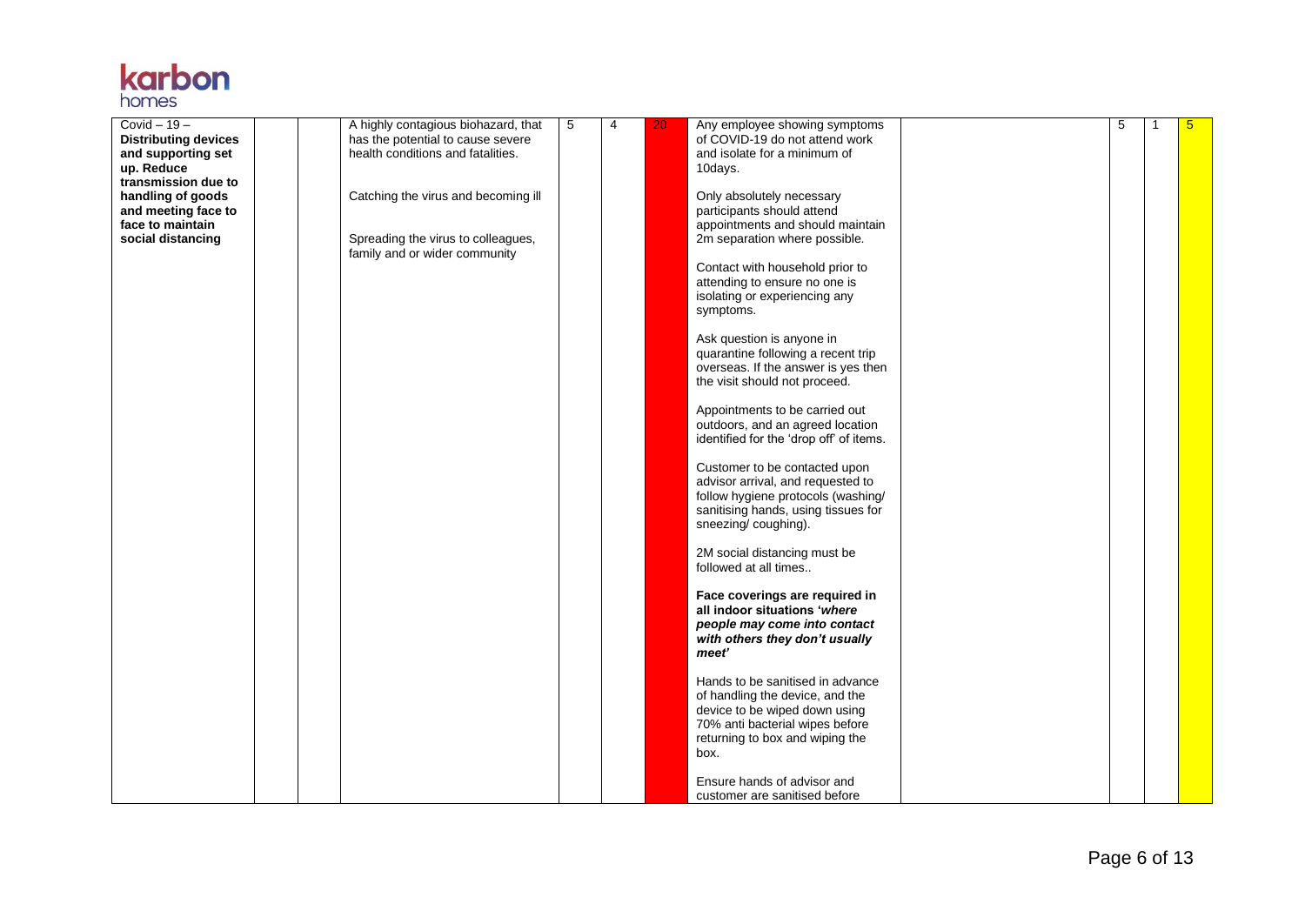

|                                                                                           |  |   |                |                 | touching the device, and repeated<br>every 20 minutes, or if either party<br>cough or sneeze; to ensure no<br>germs are passed between each<br>other on the object.<br>Avoiding transmission during<br>appointments from sharing pens<br>and other objects.<br>At the end of the appointment,<br>hands are sanitised, and car is<br>wiped down before entering (door<br>handle, steering wheel etc.)                                                                                                                                                                                                                                                                                                                                                                                                                  |   |                |
|-------------------------------------------------------------------------------------------|--|---|----------------|-----------------|-----------------------------------------------------------------------------------------------------------------------------------------------------------------------------------------------------------------------------------------------------------------------------------------------------------------------------------------------------------------------------------------------------------------------------------------------------------------------------------------------------------------------------------------------------------------------------------------------------------------------------------------------------------------------------------------------------------------------------------------------------------------------------------------------------------------------|---|----------------|
| Covid $19 -$<br><b>Gathering evidence</b><br>and obtaining<br>signatures on<br>paperwork. |  | 4 | $\overline{4}$ | 16 <sup>°</sup> | Any employee showing symptoms<br>of COVID-19 do not attend work<br>and isolate for a minimum of<br>10days.<br>Contact with household prior to<br>attending to ensure no one is<br>isolating or experiencing any<br>symptoms.<br>Appointments to be carried out<br>outdoors, (this can be outside the<br>house).<br>Customer to be contacted upon<br>arrival, and requested to follow<br>hygiene protocols (washing/<br>sanitising hands, using tissues for<br>sneezing/coughing).<br>2M social distancing must be<br>followed at all times.<br>An agreed location identified for the<br>'set down' point of items that allows<br>transference of items whilst both<br>customer and advisor maintains 2m<br>social distancing.<br>Avoiding transmission during<br>appointments from sharing pens<br>and other objects. | 5 | 5 <sup>5</sup> |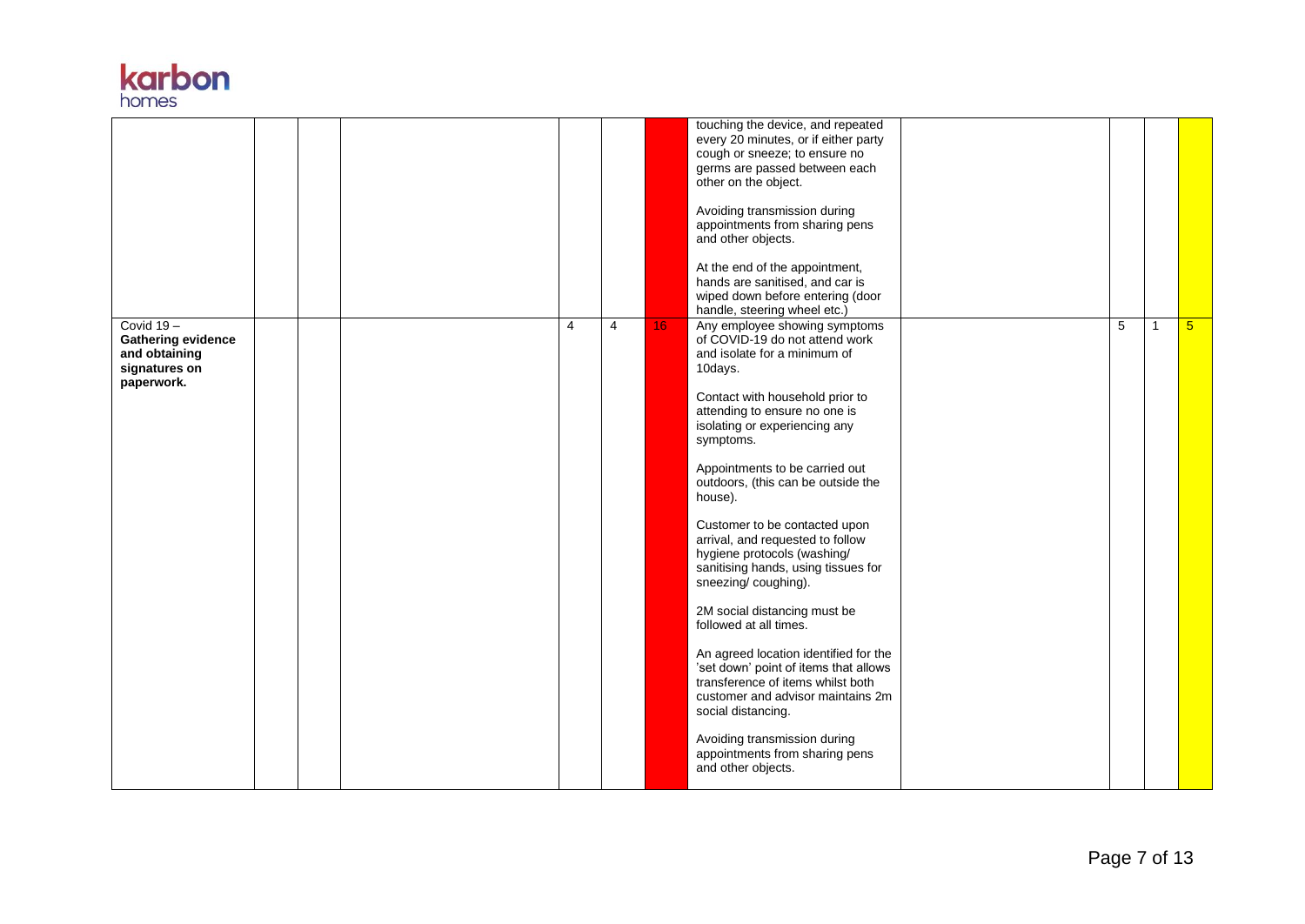

| Covid-19<br><b>Providing and</b><br>explaining available<br>guidance<br><b>Ensuring people</b><br>understand what<br>they need to do |  | People unaware of what they need<br>to do to maintain safety in the<br>workplace.<br>A highly contagious biohazard, that<br>has the potential to cause severe<br>health conditions and fatalities.<br>Catching the virus and becoming ill<br>Spreading the virus to colleagues,<br>family and or wider community | 5 | 4 | 20              | Any employee showing symptoms<br>of COVID-19 do not attend work<br>and isolate for a minimum of<br>10days.<br>2M social distancing must be<br>followed at all times.<br>Provide employees with information<br>on how to operate safely in<br>people's homes.<br>Communicating with households<br>prior to arrival to ensure the<br>household understands the social<br>distancing and hygiene measures<br>that should be followed once work<br>has commenced. | 5 | 5               |
|--------------------------------------------------------------------------------------------------------------------------------------|--|------------------------------------------------------------------------------------------------------------------------------------------------------------------------------------------------------------------------------------------------------------------------------------------------------------------|---|---|-----------------|---------------------------------------------------------------------------------------------------------------------------------------------------------------------------------------------------------------------------------------------------------------------------------------------------------------------------------------------------------------------------------------------------------------------------------------------------------------|---|-----------------|
| Covid-19<br>Keeping the work<br>area clean                                                                                           |  | A highly contagious biohazard, that<br>has the potential to cause severe<br>health conditions and fatalities.<br>Catching the virus and becoming ill<br>Spreading the virus to colleagues,<br>family and or wider community                                                                                      | 5 | 4 | 20 <sub>1</sub> | Any employee showing symptoms<br>of COVID-19 do not attend work<br>and isolate for a minimum of<br>10days.<br>2M social distancing must be<br>followed at all times<br>Frequent cleaning of objects and<br>surfaces that are touched regularly,<br>using usual cleaning equipment.<br>Arranging methods of safely<br>disposing of waste with the<br>householder.<br>Removing all waste and belongings<br>from property at the end of<br>meeting.              | 5 | $5\overline{)}$ |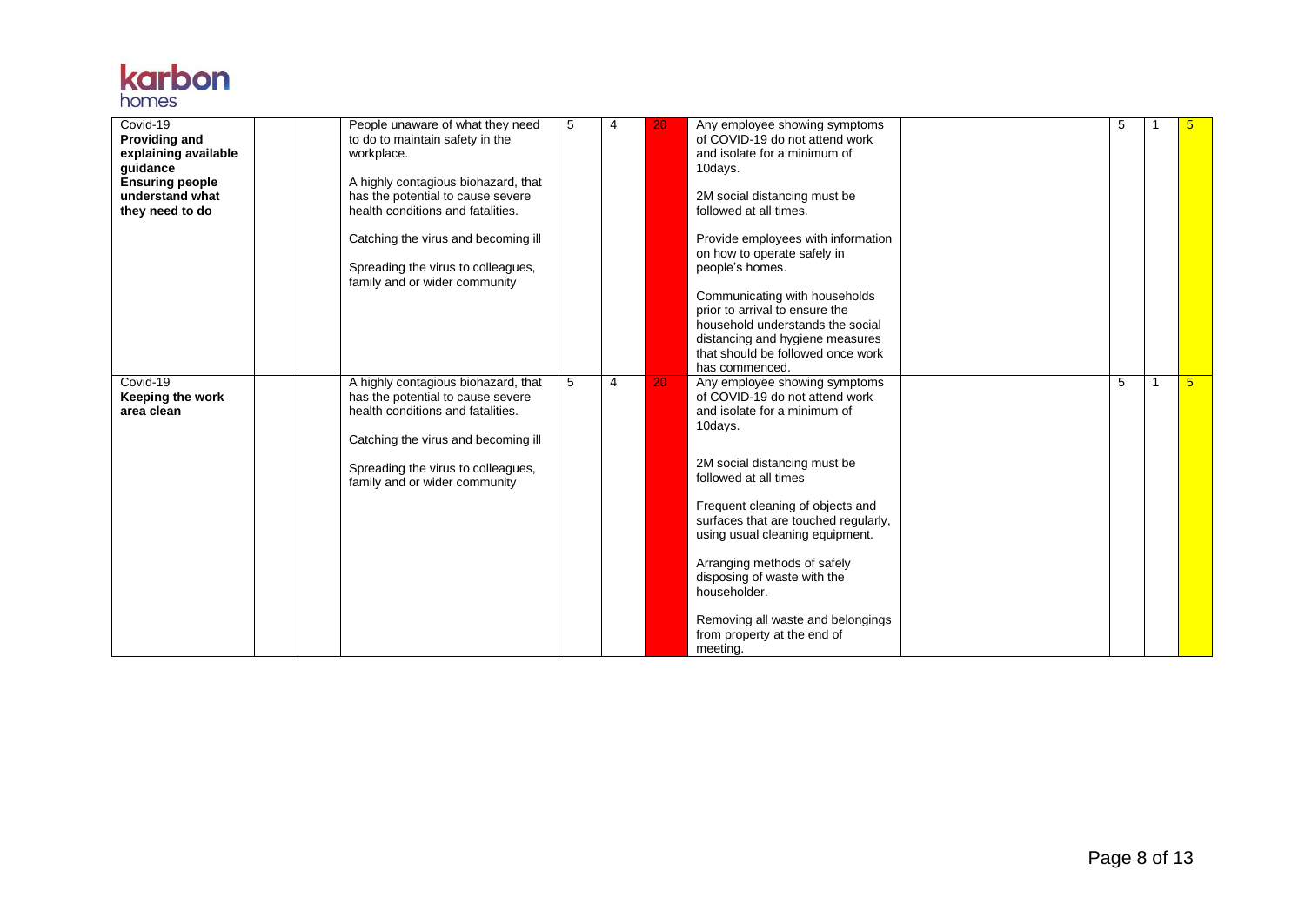

| Covid-19           |  | A highly contagious biohazard, that | 5 | 4 | 20 | Any employee showing symptoms                     | 5 | 5 |
|--------------------|--|-------------------------------------|---|---|----|---------------------------------------------------|---|---|
| Hygiene            |  | has the potential to cause severe   |   |   |    | of COVID-19 do not attend work                    |   |   |
| Keep good hygiene  |  | health conditions and fatalities.   |   |   |    | and isolate for a minimum of                      |   |   |
| throughout the day |  |                                     |   |   |    | 10days.                                           |   |   |
|                    |  | Catching the virus and becoming ill |   |   |    |                                                   |   |   |
|                    |  |                                     |   |   |    | 2M social distancing must be                      |   |   |
|                    |  | Spreading the virus to colleagues,  |   |   |    | followed at all times                             |   |   |
|                    |  | family and or wider community       |   |   |    |                                                   |   |   |
|                    |  |                                     |   |   |    | Where possible Washing your hand                  |   |   |
|                    |  |                                     |   |   |    | more often than usual for 20                      |   |   |
|                    |  |                                     |   |   |    | seconds using soap and hot water,                 |   |   |
|                    |  |                                     |   |   |    | particularly after coughing sneezing              |   |   |
|                    |  |                                     |   |   |    | and blowing your nose. If                         |   |   |
|                    |  |                                     |   |   |    | handwashing facilities are not                    |   |   |
|                    |  |                                     |   |   |    | accessible, you should carry hand                 |   |   |
|                    |  |                                     |   |   |    | sanitiser.                                        |   |   |
|                    |  |                                     |   |   |    |                                                   |   |   |
|                    |  |                                     |   |   |    |                                                   |   |   |
|                    |  |                                     |   |   |    | Supplies of Hand Sanitiser, wipes                 |   |   |
|                    |  |                                     |   |   |    | and Gloves are issued. Disposal of                |   |   |
|                    |  |                                     |   |   |    | gloves to be placed in a plastic bag              |   |   |
|                    |  |                                     |   |   |    | then all bags to be placed into a 2 <sup>nd</sup> |   |   |
|                    |  |                                     |   |   |    | bag, tied, removed from site and                  |   |   |
|                    |  |                                     |   |   |    | disposed of in Karbon's general                   |   |   |
|                    |  |                                     |   |   |    | waste at the end of each day.                     |   |   |
|                    |  |                                     |   |   |    |                                                   |   |   |
|                    |  |                                     |   |   |    | Reducing the spread of germs                      |   |   |
|                    |  |                                     |   |   |    | when coughing or sneezing by                      |   |   |
|                    |  |                                     |   |   |    | cover your mouth and nose with a                  |   |   |
|                    |  |                                     |   |   |    | tissue or your sleeve, not your                   |   |   |
|                    |  |                                     |   |   |    | hands. Throw the tissue in the bin                |   |   |
|                    |  |                                     |   |   |    | immediately, then wash your                       |   |   |
|                    |  |                                     |   |   |    | hands.                                            |   |   |
|                    |  |                                     |   |   |    |                                                   |   |   |
|                    |  |                                     |   |   |    | Cleaning regularly touched items                  |   |   |
|                    |  |                                     |   |   |    | and surfaces using your own                       |   |   |
|                    |  |                                     |   |   |    | cleaning products to reduce the risk              |   |   |
|                    |  |                                     |   |   |    | passing infection on to others                    |   |   |
|                    |  |                                     |   |   |    | people.                                           |   |   |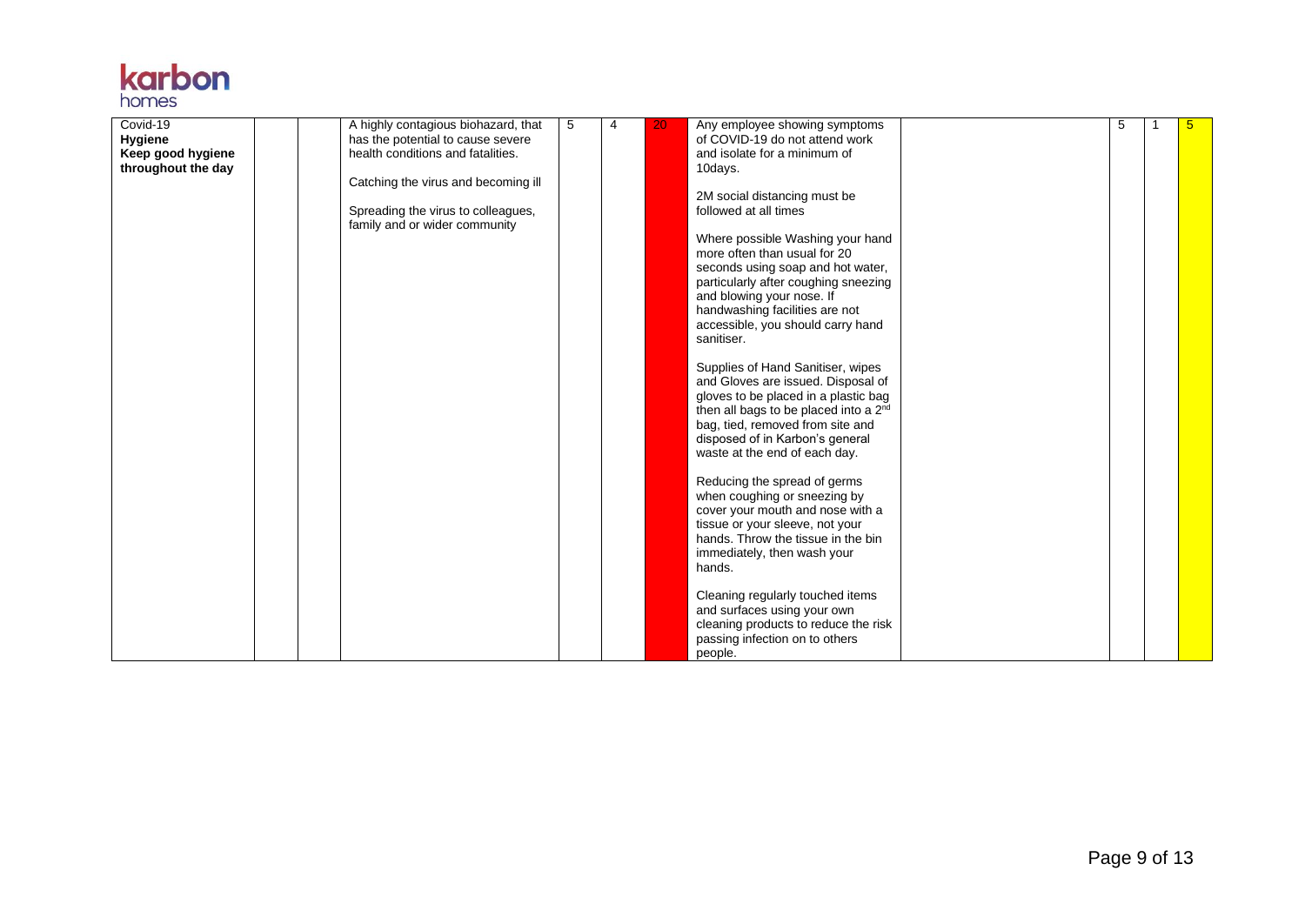

| Covid 19<br>Handling goods,<br>merchandise and<br>other materials                                                                              |   | A highly contagious biohazard, that<br>has the potential to cause severe<br>health conditions and fatalities.<br>Catching the virus and becoming ill<br>Spreading the virus to colleagues,<br>family and or wider community | 5 | $\overline{4}$ | 20 | Any employee showing symptoms<br>of COVID-19 do not attend work<br>and isolate for a minimum of<br>10days.<br>2M social distancing must be<br>followed at all times.<br>Ensuring social distancing and<br>hygiene measures are followed<br>when supplies or paperwork is to<br>be delivered to a home.<br>Collecting materials in bulk to<br>reduce the frequency of visits                                                                                                                                                                                                                                                                                     | 5 |              | 5              |
|------------------------------------------------------------------------------------------------------------------------------------------------|---|-----------------------------------------------------------------------------------------------------------------------------------------------------------------------------------------------------------------------------|---|----------------|----|-----------------------------------------------------------------------------------------------------------------------------------------------------------------------------------------------------------------------------------------------------------------------------------------------------------------------------------------------------------------------------------------------------------------------------------------------------------------------------------------------------------------------------------------------------------------------------------------------------------------------------------------------------------------|---|--------------|----------------|
| Covid-19<br><b>Team Working</b><br>Reduce the number<br>of contacts each<br>worker has                                                         | Y | A highly contagious biohazard, that<br>has the potential to cause severe<br>health conditions and fatalities.<br>Catching the virus and becoming ill<br>Spreading the virus to colleagues,<br>family and or wider community | 5 | $\overline{4}$ | 20 | 2M social distancing must be<br>followed at all times.<br>Face coverings are required in<br>all indoor situations 'where<br>people may come into contact<br>with others they don't usually<br>meet'<br>Only where it is necessary to have<br>multiple workers in a home,<br>creating affixed teams of workers<br>who carry out their duties in those<br>teams and minimising contact<br>between each team.<br>Identifying areas where people<br>need to hand things to each other<br>such as pens and finding ways to<br>remove direct contact by using<br>drop off points or transfer zones<br>Allocating the same worker to the<br>same household each visit. | 5 | $\mathbf{1}$ | 5 <sup>1</sup> |
| Covid $-\overline{19}$<br>Avoid unnecessary<br>work related travel<br>and keep workers<br>safe when they do<br>need to travel<br>between homes |   | A highly contagious biohazard, that<br>has the potential to cause severe<br>health conditions and fatalities.<br>Catching the virus and becoming ill<br>Spreading the virus to colleagues,<br>family and or wider community | 5 | $\overline{4}$ | 20 | Any employee showing symptoms<br>of COVID-19 do not attend work<br>and isolate for a minimum of<br>10days.<br>2M social distancing must be<br>followed at all times.                                                                                                                                                                                                                                                                                                                                                                                                                                                                                            | 5 | $\mathbf{1}$ | 5 <sup>1</sup> |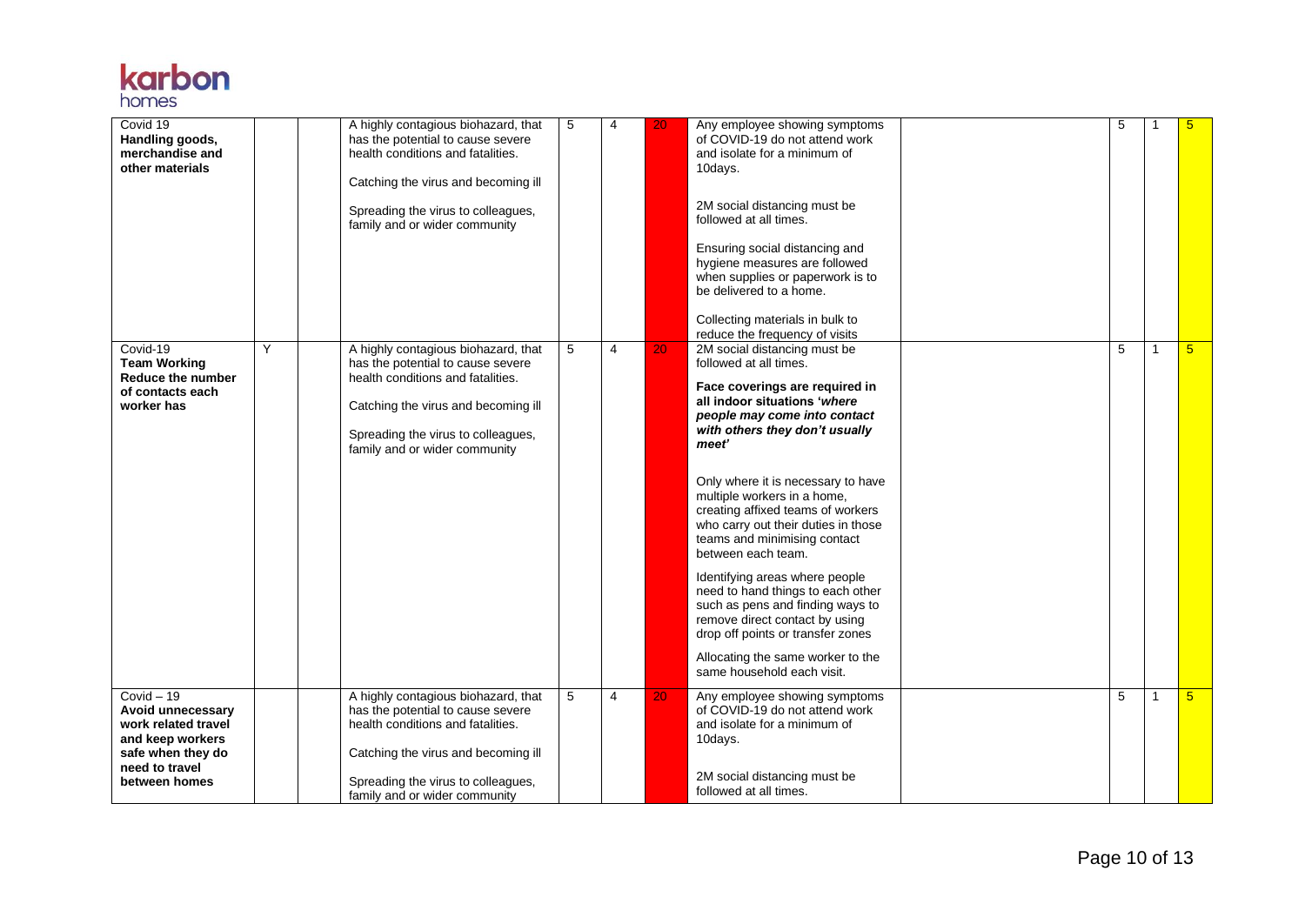

|  |  |  | Where workers need to move<br>between houses for work social<br>distancing and hygiene advice |  |  |
|--|--|--|-----------------------------------------------------------------------------------------------|--|--|
|  |  |  | should be consistent especially                                                               |  |  |
|  |  |  | before entering the homes.                                                                    |  |  |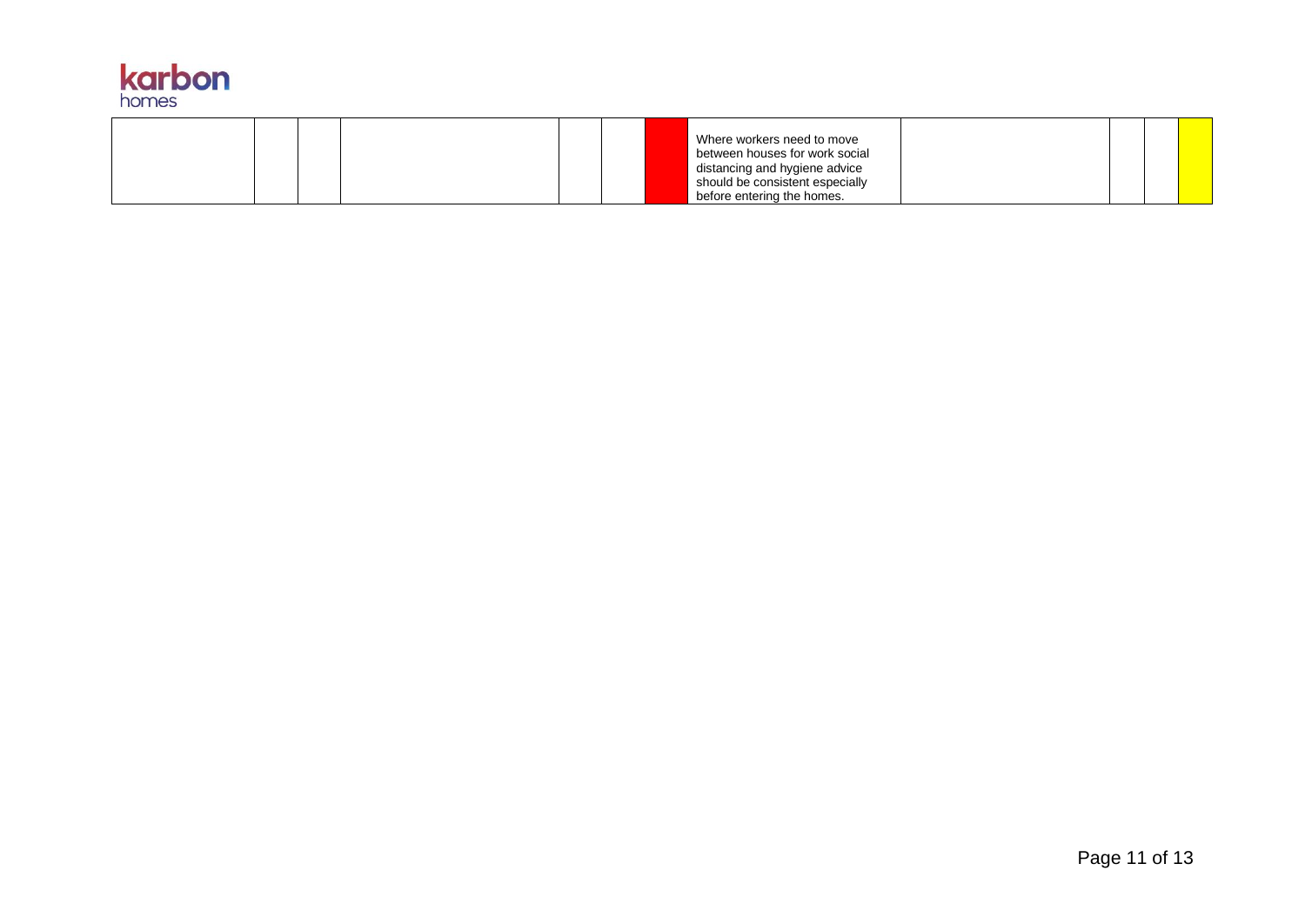

## **MANAGER RISK ASSESSMENT CHECKLIST**

| <b>No</b>       | <b>Action</b>                                                                                | <b>Check</b> | <b>Manager</b> | <b>Manager signed</b> |
|-----------------|----------------------------------------------------------------------------------------------|--------------|----------------|-----------------------|
|                 |                                                                                              | frequency    | name           |                       |
| $\mathbf{1}$    | Are hand washing / sanitising facilities available?                                          | Once         |                |                       |
| $\overline{2}$  | Does the layout allow social distancing?                                                     | Once         |                |                       |
| 3               | Does the work allow social distancing?                                                       | Once         |                |                       |
| $\overline{4}$  | Is a new site induction required? (I.e. when different people go into the site or property)  | Once         |                |                       |
| 5               | Are SSOW in place for Medium to High risk activities?                                        | Once         |                |                       |
| $6\phantom{1}6$ | Are contractors RAMS suitable and sufficient?                                                | As required  |                |                       |
| $\overline{7}$  | Have all individuals received, read, understood and confirmed their acceptance of the RA and | Once         |                |                       |
|                 | any associated SSOW?                                                                         |              |                |                       |
| 8               | Have Trade Unions received and confirmed their acceptance of the RA and any associated       | Once         |                | To be confirmed       |
|                 | SSOW?                                                                                        |              |                | by H&S Mgr.           |
| 9               | Is PPE required (ppe matrix)?                                                                | Once         |                |                       |
|                 | Gloves,                                                                                      |              |                |                       |
|                 | Coverall,                                                                                    |              |                |                       |
|                 | Apron,                                                                                       |              |                |                       |
|                 | Face covering                                                                                |              |                |                       |
|                 | Filtering respirator.                                                                        |              |                |                       |
|                 | Face shield / eye protection.                                                                |              |                |                       |
| 10              | Any other equipment required? E.g. Additional Pens                                           | Once         |                |                       |
| 10              | Has any additional training and or instruction related to PPE been provided and recorded?    | Once         |                |                       |
| 11              | Has any additional training and or instruction related to new process been provided and      | Once         |                |                       |
|                 | recorded?                                                                                    |              |                |                       |
| 12              | Have we responded to concerns raised by colleagues?                                          | As required  |                |                       |